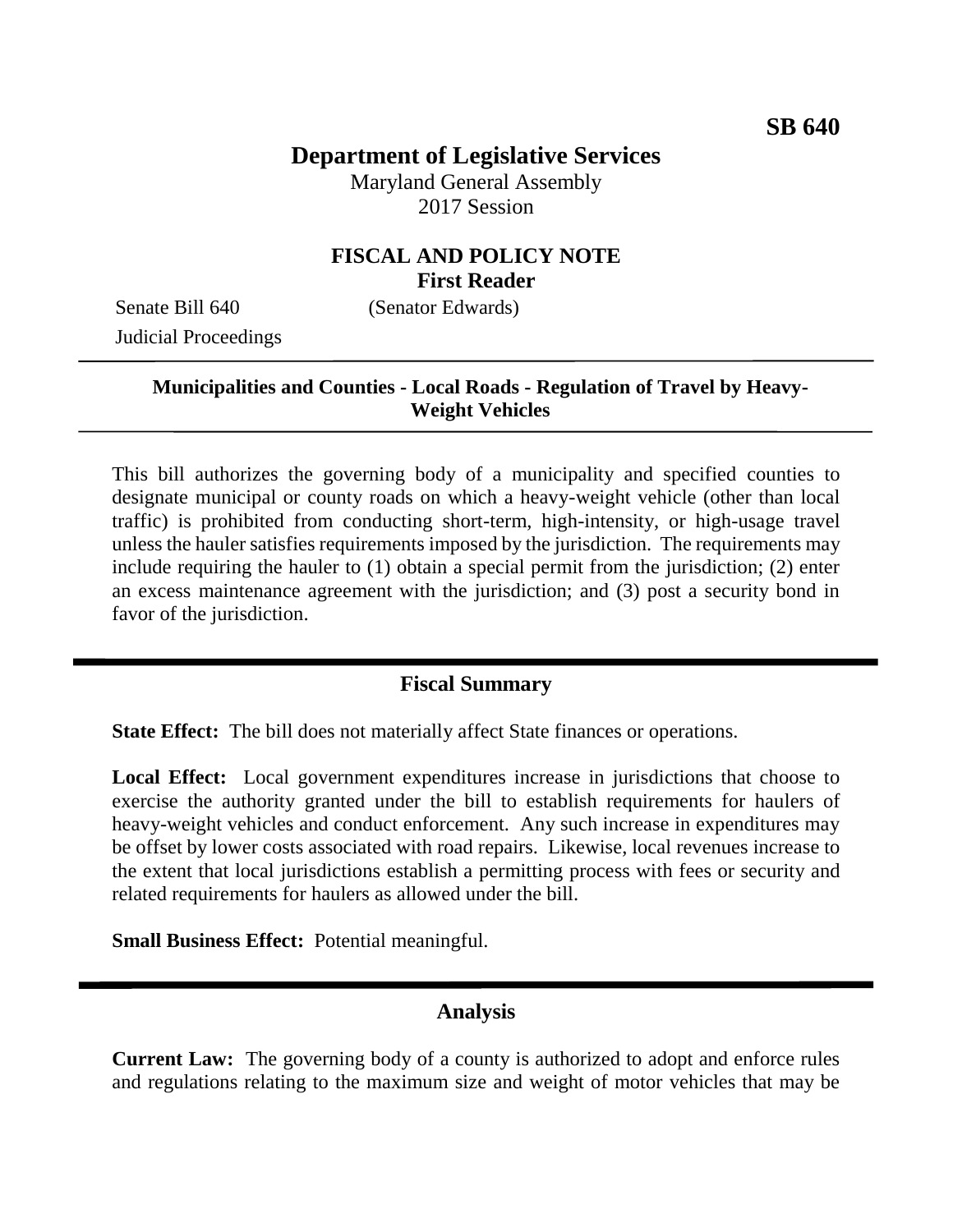operated on county roads. However, the governing body may not set the maximum weight at a weight that is greater than the maximum allowed by the general laws of the State. Any rules or regulations adopted under this authorization must have a reasonable relationship to the construction, use, and character of the road and be designed to assure the continued safety and good condition of the road. A person who violates a rule or regulation adopted by counties is guilty of a misdemeanor and, upon conviction, is subject to imprisonment of up to 60 days or a fine of up to \$1,000.

The authorization only applies in certain counties, including:

- Allegany;
- Baltimore;
- Calvert:
- Carroll:
- Cecil;
- Frederick;
- Garrett:
- Harford;
- Howard:
- Montgomery;
- Prince George's;
- St. Mary's; and
- Washington.

## *Gross Vehicle Weight (Generally)*

The gross weight of any vehicle or combination of vehicles may not exceed 80,000 pounds, including any enforcement or statutory tolerances. This limit applies to a vehicle or combination of vehicles with five or more axles; lower limits apply to vehicles or combinations of vehicles with fewer axles. Fines apply to violations for exceeding permitted weight tolerances – with \$33 in court costs due, plus one cent for each pound for the first 1,000 pounds over the limit. The fines escalate based on how much over the limit the violator is.

**Local Fiscal Effect:** Under the bill, counties and municipalities are authorized to impose certain requirements (*e.g.*, a permitting process) for heavy-weight vehicles that are engaged in short-term, high-intensity, or high-usage travel. As a result, local revenues may increase as companies that engage in hauling activities pay permit fees to local jurisdictions in order to use local roads. In addition, revenues may increase as a result of the bill's authorization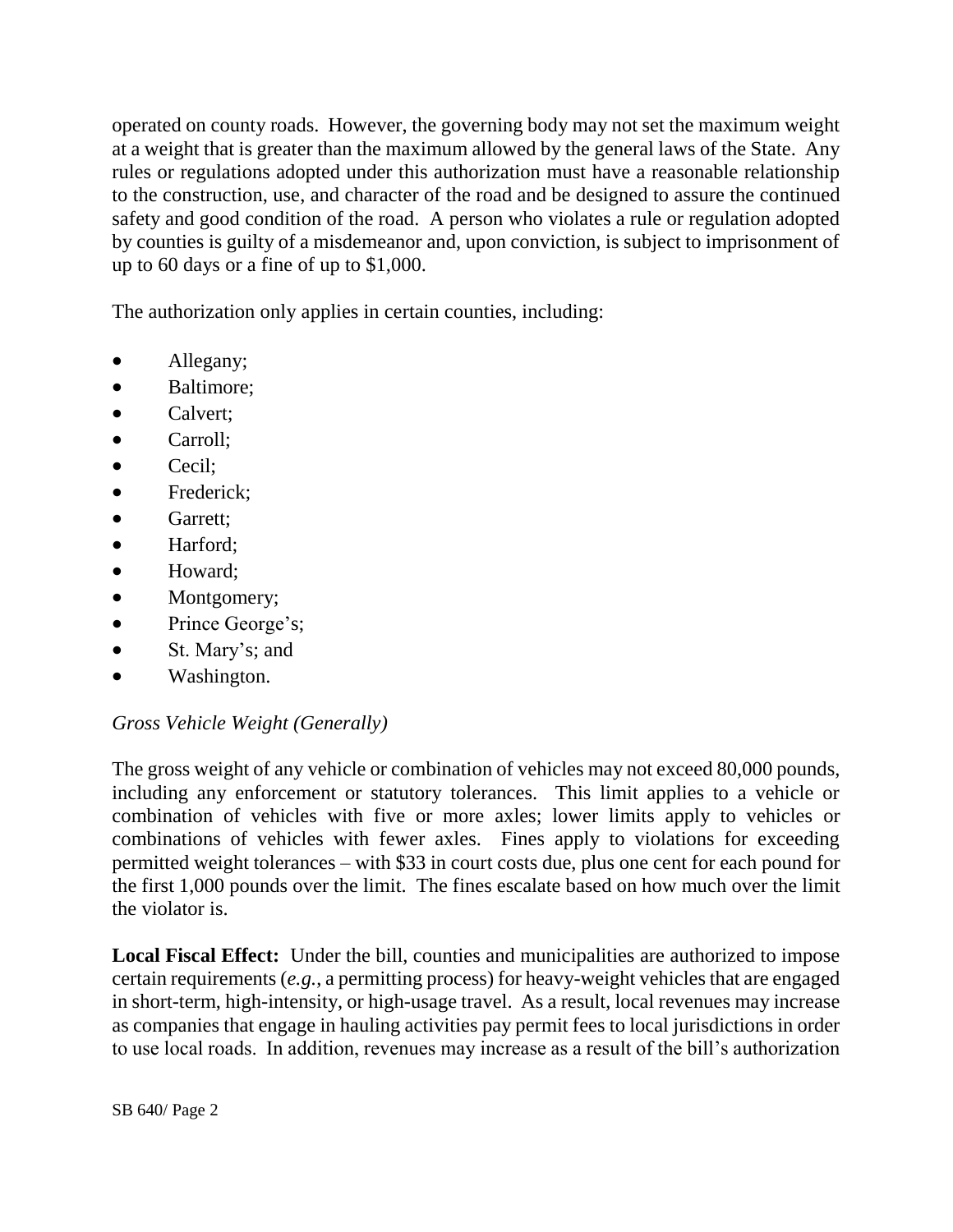for local jurisdictions to require haulers to enter an excess maintenance agreement and/or to post a security bond in favor of the jurisdiction.

On the other hand, enforcement of any new requirements may result in higher expenditures.

- For instance, the City of Havre de Grace advises that it anticipates approximately \$100,000 in additional permit revenue annually. However, the city also anticipates hiring additional staff for permit enforcement, which results in an estimated \$132,700 of increased expenditures in fiscal 2018.
- Montgomery County advises that it expects to incur one-time expenses of approximately \$100,000 to install signage on roads that are affected as a result of the bill. In addition, the county also anticipates hiring a half-time program manager, resulting in \$43,600 in additional staff costs annually.
- The City of Frederick advises that it anticipates the bill to have a neutral or positive impact on city finances. While the city may realize additional revenue via permit fees or security bonds, it also anticipates additional staff time to be spent on restricting roadways and creating a permitting system.

Any such increase in expenditures may be offset by reduced costs to repair roads.

**Small Business Effect:** Any small businesses that engage in the activity restricted under the bill (short-term, high-intensity, or high-usage of local roadways) may be subject to additional fees established by local jurisdictions. In addition, the bill's excess maintenance agreement and security bond provisions may result in significantly increased costs for small businesses involved in heavy-weight hauling on local roadways. However, any impact on small businesses depends on whether the jurisdictions in which they conduct business choose to use the authorization granted under the bill.

## **Additional Information**

**Prior Introductions:** None.

**Cross File:** HB 930 (Delegate Beitzel) - Environment and Transportation.

**Information Source(s):** Baltimore, Dorchester, and Montgomery counties; Maryland Association of Counties; cities of Frederick and Havre de Grace; Maryland Municipal League; Department of State Police; Maryland Department of Transportation; Department of Legislative Services

SB 640/ Page 3